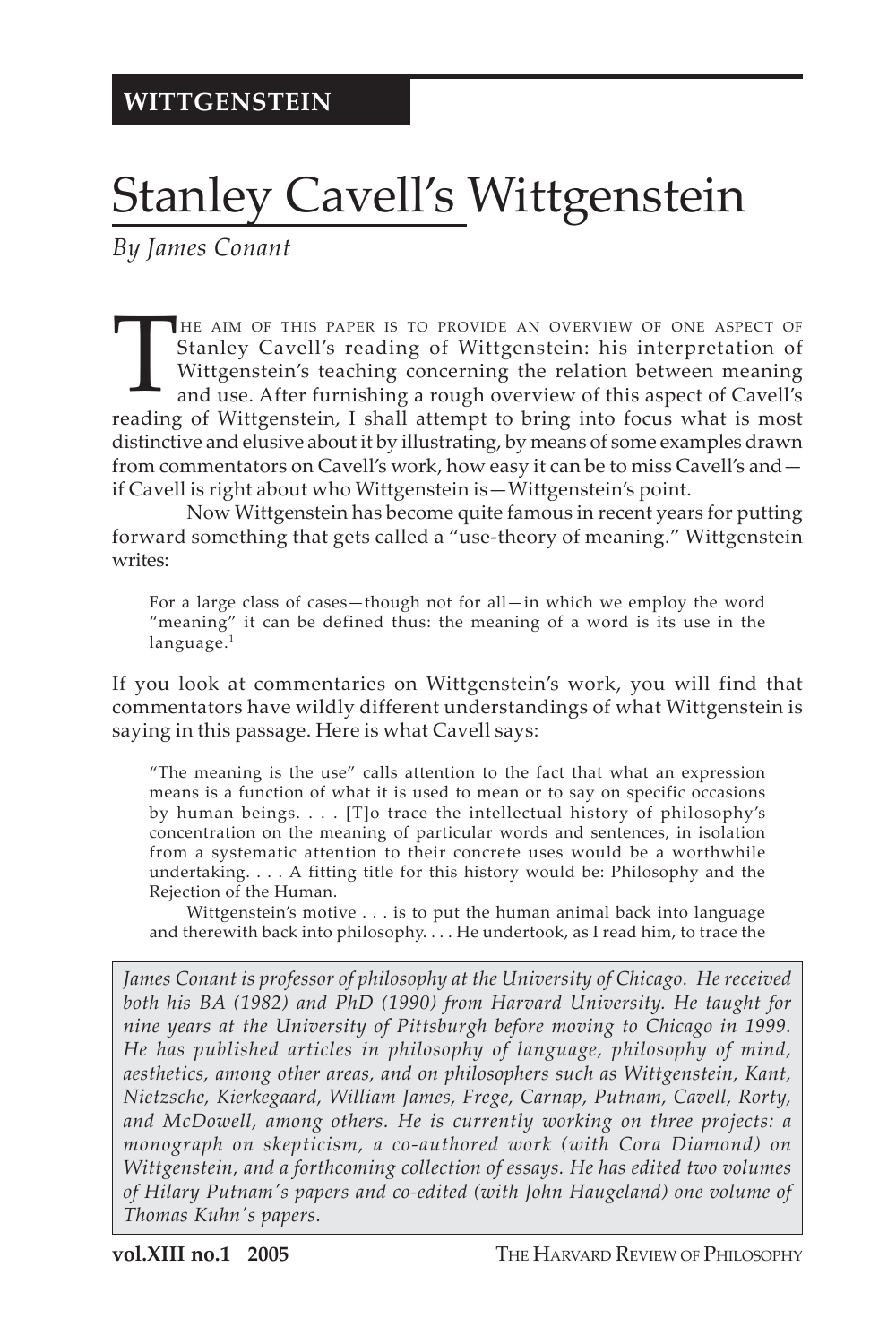mechanisms of this rejection in the ways in which in investigating ourselves, we are led to speak "outside language games," consider expressions apart from, and in opposition to, the natural forms of life which give those expressions the force they have. . . . What is left out of an expression if it is used "outside its ordinary language game" is not necessarily what the *words* mean (they may mean what they always did, what a good dictionary says they mean), but what we mean in using them when and where we do. The point of saying them is lost.

How great a loss *is* that? To show how great is a dominant motive of the *Investigations*. What we lose is not the meaning of our words—hence, definitions to secure or explain their meaning will not replace our loss. What we lose is a full realization of what we are saying; we no longer know what *we* mean.2

I want to draw attention to four topics that are touched upon in this passage: (1) philosophy's usual way of asking after the meaning of an expression—"philosophy's concentration on the meaning of particular words and sentences, in isolation from a systematic attention to their concrete uses"; (2) Wittgenstein's contrasting way of asking after the meaning of an expression— which takes it to be "a function of what it is used to mean or to say on specific occasions by human beings"; (3) where the first way leads us—when we engage in the philosopher's usual way of employing language, we are led to speak "outside language games"; and (4) what the second way hopes to show us—that, when we are led to speak thus, "we no longer know what we mean."

Let's start with *(1)* and *(2)*. A contrast is drawn here between two ways of asking after the meaning of an expression:

(1) asking after its meaning in isolation from a systematic attention to concrete uses (asking after what the word or sentence means);

(2) asking after its meaning through a consideration of its concrete uses (asking after what the word or sentence is used to mean on specific occasions by human beings).

Readers of Wittgenstein assume that what must be at issue in his invocation of "use" is the importance of asking the second of these questions over and above merely asking the first; or, to put the point in more fashionable—and therefore more dangerous—terms: that what must be at issue is the importance of supplementing our syntactic and semantic theory of language with a third layer, a theory of the pragmatics of natural language or a theory of speech-acts. Cavell takes Wittgenstein to want to urge something potentially far more threatening to traditional analytic philosophy of language than any such mere call for supplementation; namely, that "for a large class of cases" there isn't anything which can count as asking the first question (asking what a sentence means) apart from a prior consideration of the second question (apart, that is, from asking: when might it be said? where? by whom? to whom?).

Let us now turn for a moment to *(4)*. Wittgenstein, according to Cavell, goes on to claim something which has proved even harder for the analytic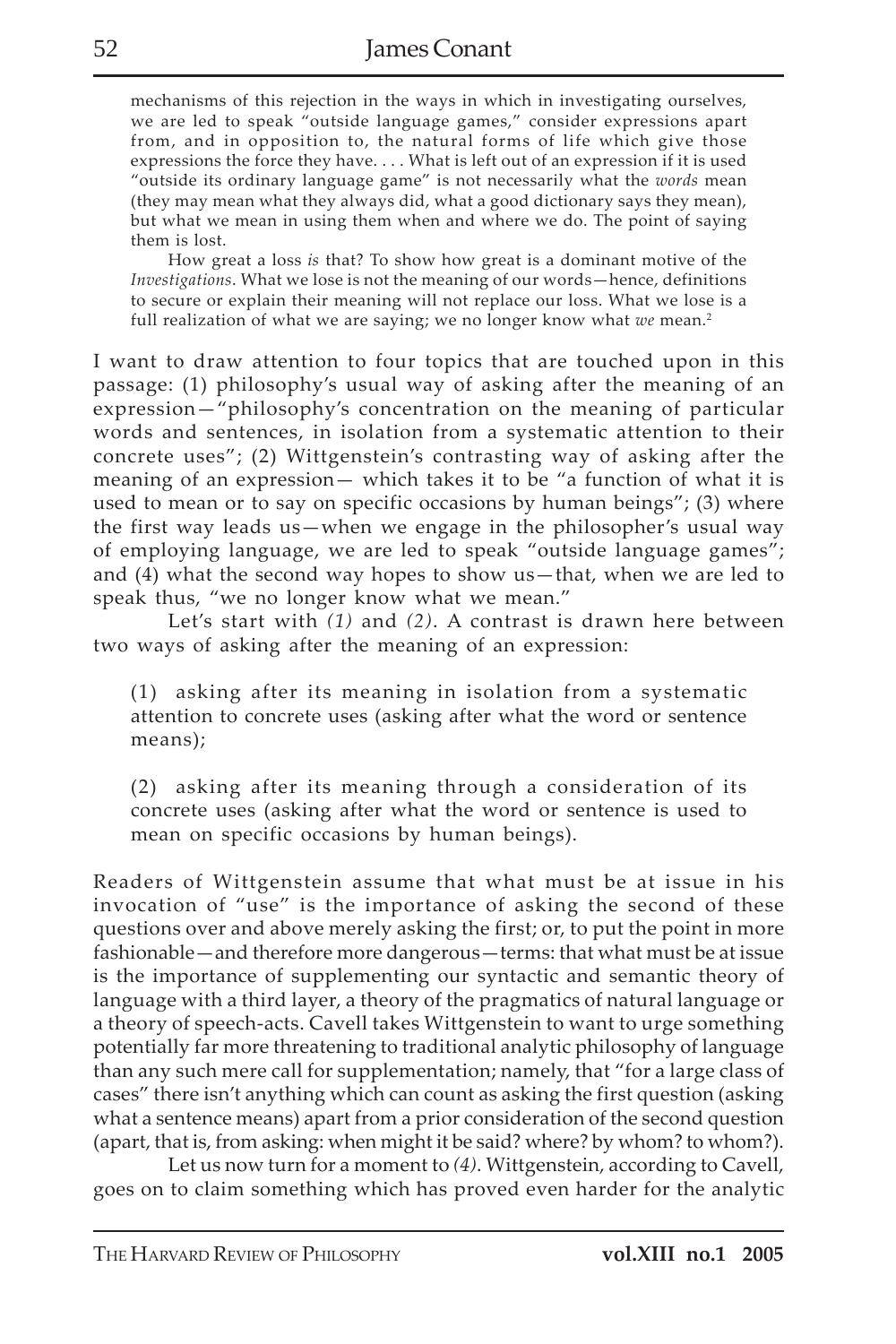philosophical tradition to hear: namely, that when, under the pressure of philosophy, meaning and use come apart, then we are subject not just to some degree of ignorance or perplexity as to what we mean; rather, we are subject to something (which is apt to strike us as) far more paradoxical: we are subject to an illusion of meaning. The way Cavell puts this is to say that, when the philosopher reaches such a crossroads in his philosophizing, he is subject to a "hallucination of meaning":

[H]e imagines himself to be saying something when he is not, to have discovered something when he has not. Someone in these particular straits may be described as hallucinating what he or she means, or as having the illusion of meaning something.<sup>3</sup>

This is paradoxical insofar as it challenges the deeply rooted intuition that in the realm of meaning *esse est percipe*: if I seem to mean something by my words then, by golly, I do. Wittgenstein himself concedes what he takes to be sound in this intuition when he writes: "one feature of our concept of a proposition is *sounding like a proposition*."4 But it is only one feature of our concept of a proposition, and it is central to Cavell's and Wittgenstein's teachings that possession of this feature, though a necessary condition on something's counting as a proposition, is by no means a sufficient one.

This takes us to Wittgenstein's numerous thought-experiments, such as his famous invitation to his reader to try to imagine a private language.<sup>5</sup> According to Cavell, Wittgenstein offers these carefully constructed invitations to the reader to imagine such-and-such, in order to lead the reader up a dialectical ladder. When the reader has reached the top of the ladder, he is to throw the ladder away: he is supposed to come to see that he had, all along, only been under the illusion of imagining something.6 More specifically, according to Cavell, what Wittgenstein wants us to come to see about such cases is that such a hallucination of meaning arises because we imagine we transfer the meaning of an expression where we have failed to transfer the use. Wittgenstein describes the sort of awkward relation we occupy with respect to our words in such cases as one in which we are led "to speak outside language games."

This takes us back to *(3)*. Cavell's most sustained discussion of a Wittgensteinian example of how the philosopher is led to speak "outside language games" is his discussion of epistemological skepticism. The skeptic wants to examine the integrity of our claims to knowledge; but not any sort of claim will suit the purposes of his investigation. It has to, for the skeptic's purposes, be (what Cavell calls) "a best case of knowledge" the sort of case which, if a ground for doubt can be adduced, will thereby cast doubt over the possibility of knowledge as such.<sup>7</sup> On Cavell's reading, Wittgenstein's aim is to show the skeptic that he hovers between the horns of a dilemma. Here is how Cavell summarizes the dilemma:

If the epistemologist were not imagining a claim to have been made, his procedure would be as out of the ordinary as the ordinary language philosopher finds it to be. But, on the other hand, if he were investing a claim of the sort the coherence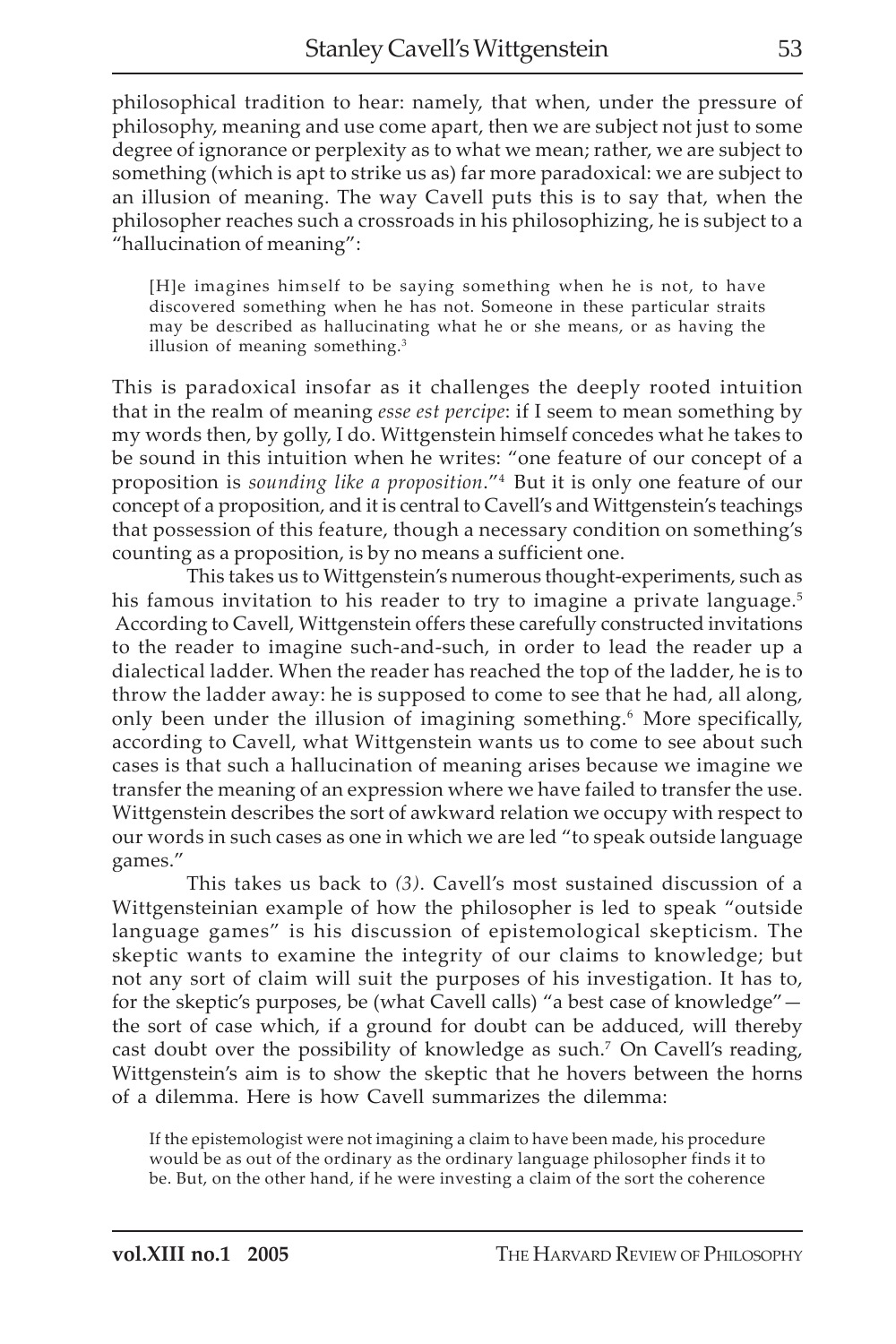of his procedures require . . . then his conclusion would not have the generality it seems to have.<sup>8</sup>

Either (this is the first horn of the dilemma) the claim that the skeptic adduces will not be a (proper) claim or (this is the second horn) the claim is a (proper) claim to knowledge. If it is the former, Wittgenstein aims to show that an investigation of its epistemic credentials does not bear on the integrity of our *ordinary* claims to knowledge. If the latter, Wittgenstein aims to show that it will not be the sort of example of knowledge the failure of which can serve the skeptic's purposes: namely, the specification of a ground for doubting it will not cast a shadow over the *whole* of our knowledge.

The epistemologist may try to seize the first horn of this dilemma and say that he knows that he is using the word "know" or "claim" in a strained and unusual way, but not to worry; for he means to use the word in a special philosophical sense, and it is a relatively technical concept of "knowing" or "claiming" that he aims to investigate. But then he runs up against the problem that the conclusion of his investigation cannot yield, as he takes it to, a discovery concerning the integrity of our ordinary claims to knowledge—it can at most yield a discovery about so-called "knowing" or so-called "claiming." If the epistemologist wants his conclusion to yield a discovery about the nature of knowledge *überhaupt* his investigation cannot afford to lose sight of our concept of knowledge. Cavell remarks:

Let me . . . emphasize what I take the sense of discovery to indicate about the philosopher's conclusion. First, since it is a discovery whose content is that something we have, supposedly, all believed has been shown to be false or superstitious or in some respect suspect, its sense of being a discovery depends upon a sense of its *conflicting* with what we would all, supposedly, have said we knew or thought. And this sense of conflict depends upon the words which express the conclusion meaning or seeming to mean what these words, as ordinarily used, would express. For *that* is what the conclusion conflicts with. When the philosopher concludes that "we don't really see or know" something, why would this so much as seem to deny what the ordinary person means when he says "I see or know" something unless the words meant, or seemed to mean, the same thing?<sup>9</sup>

The sense of having arrived at a philosophical discovery—that is, a discovery which reveals that things are not at all as we prephilosophically suppose them to be—is the hallmark of skepticism. Thus if the skeptic is to be entitled to his sense of discovery he has no choice but to accept the second horn of the dilemma, and to agree to the condition that, when he concludes that "we don't really see or know" something, his conclusion will only be able to conflict with what the ordinary person believes (namely, that he sees or knows something when he says "I see" or "I know" something) if, when the skeptic and the ordinary person employ it, the word "see" or "know" signifies the same concept. Thus the burden of Wittgenstein's treatment of skepticism, on Cavell's reading, is directed towards a discussion of the second horn of the dilemma: to showing the skeptic that if his words are meant in the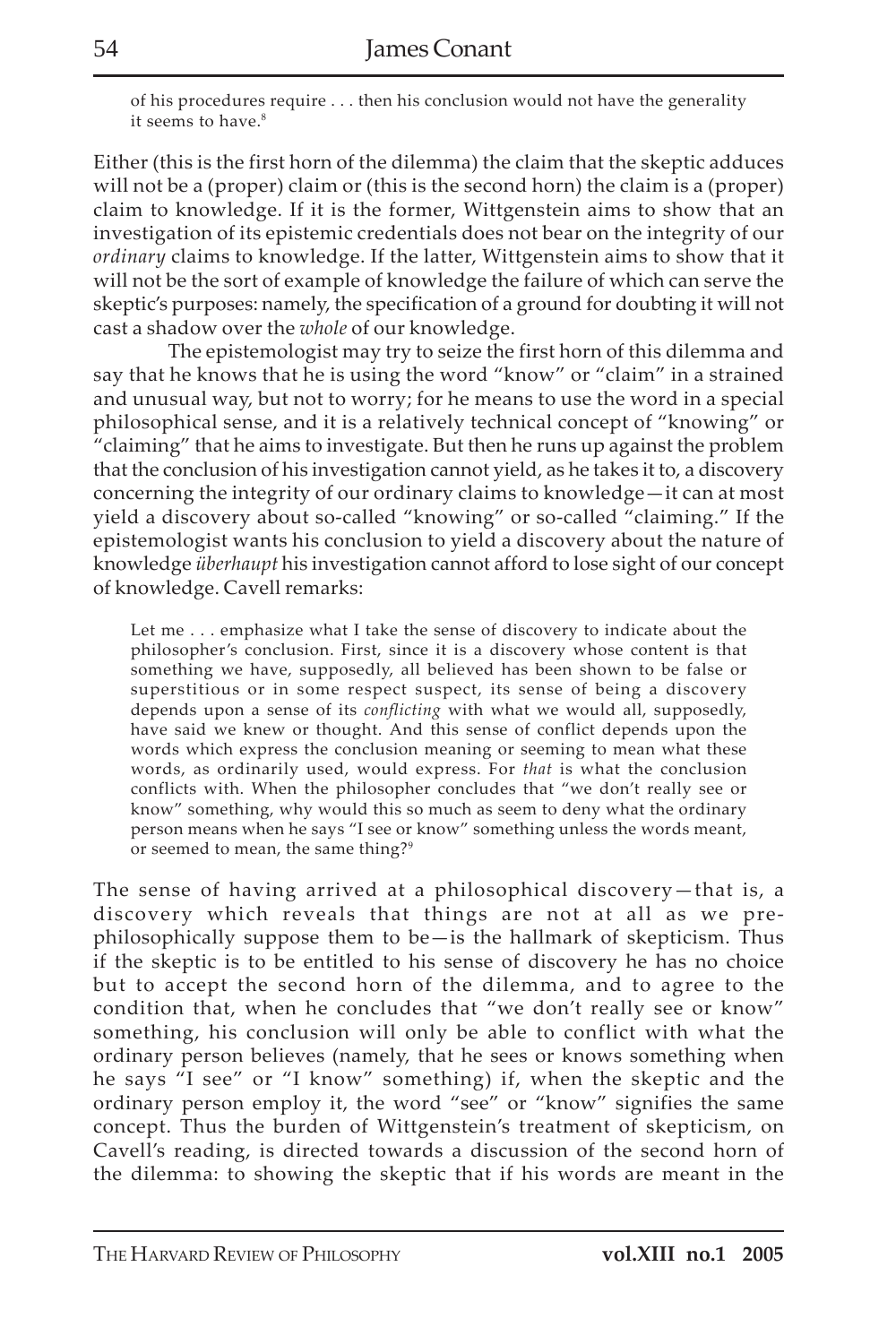ordinary way—if his example of a claim to knowledge is taken to involve an ordinary claim to knowledge (for example, a claim to know that there is a goldfinch in the garden)—then the overturning of the claim in question will fail to generalize in the requisite way for it to disclose a discovery about the nature of knowledge as such. When a ground for doubt is entered against an ordinary claim to knowledge, it may show that the person who has made the claim doesn't know what he claims to know (for example, that he doesn't know that the bird is a goldfinch) but not that the speaker doesn't know anything.

The skeptic's twin sense of the peculiarity and the coherence of his investigation derives from his hovering between the two horns of this dilemma, without determinately settling on either one. He wants to use words in an admittedly somewhat extraordinary way and yet mean them in their ordinary sense. He wants to occupy at the same time a position which is both inside and outside the ordinary language-game in which his words have their home. He therefore speaks "outside language games." This does not just mean that he speaks outside the ordinary (and therefore inside some relatively esoteric scientific or literary) language-game; it means that he speaks "outside language games" altogether, ordinary or extraordinary. Wittgenstein describes what happens when we "speak outside language games" as cases of language "idling"<sup>10</sup> or being "on holiday."<sup>11</sup> Cavell takes these descriptions seriously. The words we call upon in such cases are said to be "idle" or "on holiday" because they fail to be at work: they do not engage any determinate circumstances of use.

What the skeptic needs, in order to pull off his trick, is to engage in a performance that qualifies as a speech-act of *claiming* while prescinding from all of the messy context-dependent details that come with any actual concrete situation in which a claim is made. In the following passage, Cavell discusses a putative example of such an utterly generic case of claiming of the sort which the skeptic's inquiry requires as its point of departure if its conclusion is to have any hope of attaining the requisite degree of generality:

[N]o one would have said of me, seeing me sitting at my desk with the green jar out of my range of vision, "He knows there is a green jar of pencils on the desk," nor would anyone say of me now, "He (you) knew there was a green jar…", *apart from some special reason which makes that description of my "knowledge" relevant* to something I did or said or am doing or saying. . . .

Perhaps one feels: "What difference does it make that no one would have *said*, without a special reason for saying it, that you knew the green jar was on the desk? You *did* know it; it's *true* to say that you knew it. Are you suggesting that one cannot sometimes say what is true?" What I am suggesting is that "Because it is true" is not a *reason* or basis for saying something; and I am suggesting that there must, in grammar, be reasons for what you say, or be a point in your saying of something, if what you say is to be comprehensible. We can understand what the *words* mean apart from understanding why you say them; but apart from understanding the point of you saying them we cannot understand what *you* mean.<sup>12</sup>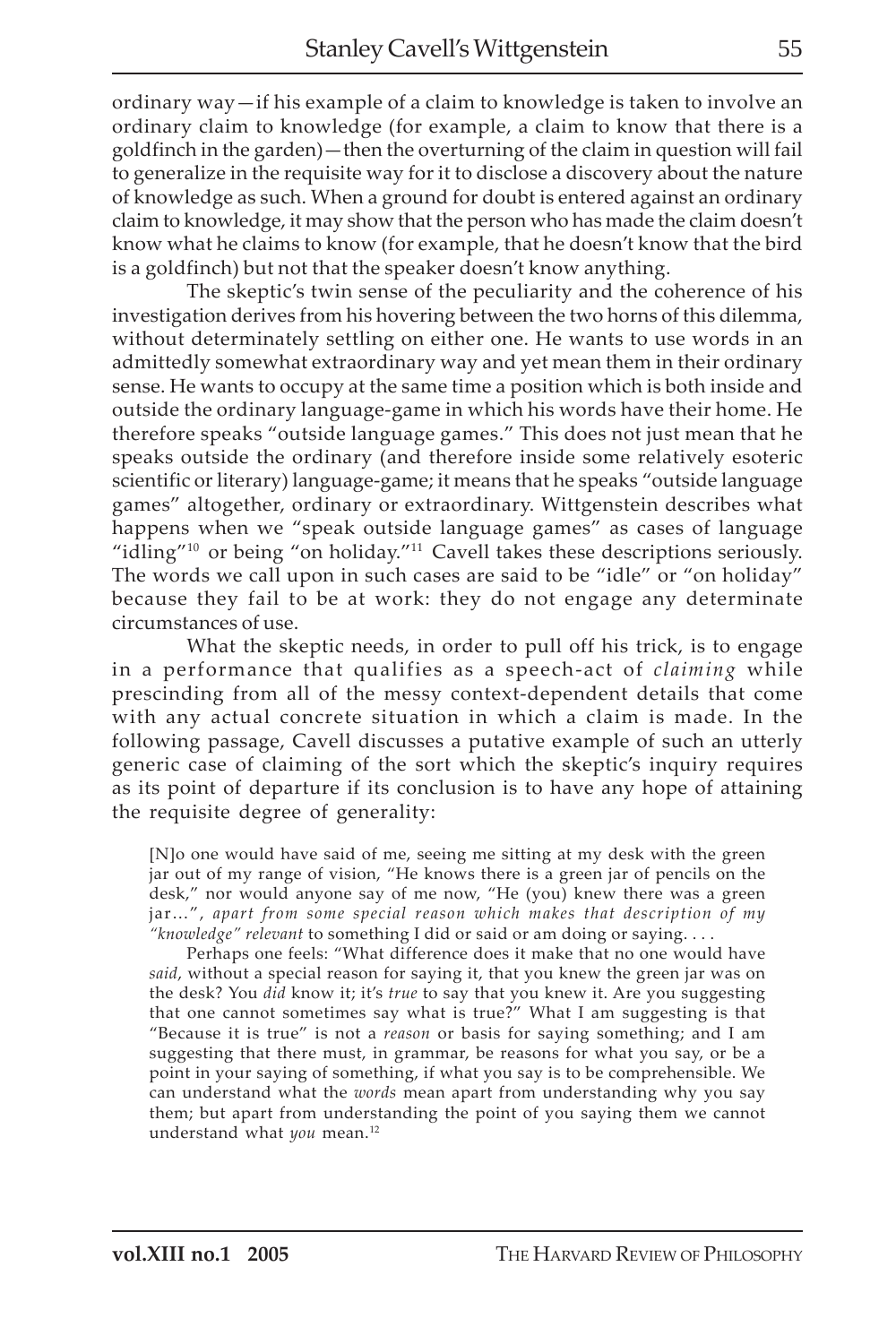Cavell argues here that there isn't anything which is *just* saying (and therewith meaning) the words "He knew there was a green jar there." To mean these words one must mean *something* by them and this requires that one have a reason or basis for saying them. In the absence of such a reason or basis, there isn't anything which is the thought which I express in uttering these words. This cuts against the received wisdom of contemporary philosophy of language. Philosophers are apt to think that it suffices to fulfill the conditions for the expression of a determinate thought if I utter a sentence which satisfies the following two conditions: (i) the individual words of which the sentence is composed are so-called "meaningful" words of the language, and (ii) the words are combined in accordance with the so-called "rules" of the language. Wittgenstein contests just such a view in the following passage from *On Certainty*:

"I know that that's a tree"—this may mean all sorts of things: I look at a plant that I take for a young beech and that someone else thinks is a black-currant. He says "that is a shrub"; I say it is a tree. —We see something in the mist which one of us takes for a man, and the other says "I know that that's a tree." Someone wants to test my eyes etc. etc.—etc. etc. Each time the 'that' which I declare to be a tree is a different kind.<sup>13</sup>

As we run though these different examples of speaking the sentence "I know that that's a tree," on each occasion of speaking, the sentence $$ that is, the string of words—uttered remains the same. In this sense of "say" (uttering certain words), in each case we say the same thing: "I know that that's a tree." But, in each of these very different cases, Wittgenstein says, "the 'that' which I declare to be a tree is of a different kind"—in this sense of "say" (and this is the sense that matters for Wittgenstein), in each case that I say "that's a tree," *what* I say is different. In each case, the context makes a contribution to what thought it is that I express by these words. Wittgenstein, according to Cavell, thinks that that it is a misunderstanding of how language works to think, as philosophers are prone to think, that the role of a sentence in our language is to provide something which on its own steam (apart from a context which confers a fully determinate sense upon it) allows for the expression of a determinate thought. The role of a sentence, rather, is to provide a linguistic instrument which is usable in many different circumstances to express any of many distinct thoughts.

In order better to see the elusiveness of this conception of meaning, let us look at some recent attempts to explicate it. Here is Michael Williams on Cavell:

Cavell's key notion is that of a "concrete" claim. A concrete claim is one that has a definite point: it is a claim that is made to inform, to warn, to amuse, or whatever. It is, for Cavell, a matter of "grammar" that an utterance must enter a concrete claim if it is to count as an intelligible act of assertion. This means that truth alone does not guarantee intelligible assertability, for a statement can be true without its assertion having any point at all. . . . [I]n Cavell's eyes, though the skeptic uses meaningful sentences, and even uses them in ways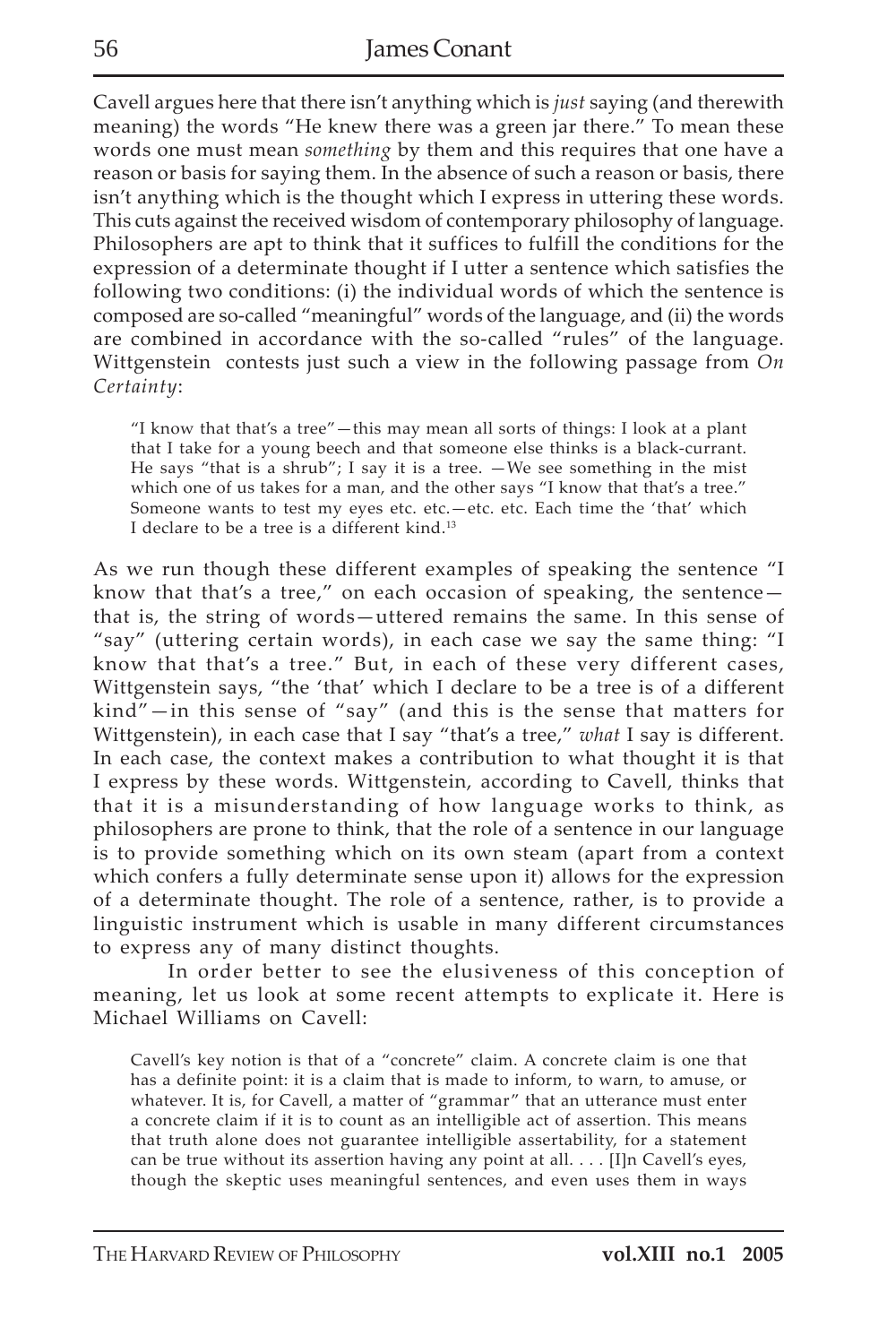that are recognizably analogous to familiar uses, an essential feature of his enterprise forces him to enter his claims in a way that violates the conditions for fully meaningful speech. Though his words mean what they always mean, there is nothing he means by them. In this way, the sceptic's procedure generates an illusion of meaning.14

Williams has Cavell here saying that the proposition the skeptic comes out with may well be true but there is a problem about asserting this (true) proposition in the context in which the skeptic wants to come out with it. Now it is a necessary condition on a proposition's being true that it be meaningful; that is, it is a necessary condition on our being able to assess the truth of a proposition that first we be able to understand it. So Williams, in effect, has Cavell saying that there isn't any problem about *what* claim the skeptic wants to make—there isn't any problem about what his proposition means, or alternatively: there isn't any problem about what the skeptic's utterance would mean if it were assertible—the problem just is that the skeptic's claim runs into conflict with various, as it were, additional (pragmatic) constraints on assertibility. So it looks as if the problem lies not with the semantic content of the assertion, but with arranging a situation in which we could avail ourselves of its semantic content—a situation in which we could felicitously perform the relevant speech-act without it misfiring. So it starts to look as if we can think the (skeptic's) thought alright, there is just a problem about finding a situation in which we can express it out loud. It looks as if the problem lies not in what the skeptic is trying to say, but in an incompatibility between the *content* of what he wants to say and the *context* of utterance. This suggests a certain way of taking what Wittgenstein means when he says we are led to speak outside language-games: it looks as if the unintelligibility of certain utterances is to be traced to a failure of fit between certain kinds of sentences and certain kinds of situations.

This (mis)reading of Cavell on Wittgenstein is also to be found in the work of Marie McGinn:

Cavell's attempt to show that the knowledge claims that that the philosopher investigates are illegitimate or unintelligible is thus an attempt to show, not that the words that the philosopher utters in introducing these claims are themselves meaningless, but that, given the context in which he utters them, we cannot see the point of his saying them, we cannot see what *he* means by them, we cannot construe his utterance of them as an act of intelligible assertion.

The crucial idea, therefore, is that there are two distinct notions of meaning word-meaning and speaker's-meaning—that are linked together in a much more complex way than the traditional philosopher has supposed. . . . Cavell's view of the relationship between word-meaning and speaker's-meaning might . . . be expressed as the claim that it is a mistake to suppose that the task of interpreting others can ever be taken over completely by a systematic theory of meaning for [a language]. . . . In particular, a speaker's uttering a given sentence, s, to which a theory of meaning assigns the interpretation, p, is never a guarantee that the speaker is correctly described as having performed the act of asserting p. . . .

For the interpreter can never put off altogether the need to satisfy himself that the content-specifying description of the act of assertion that the systematic theory yields makes this particular utterance, in these particular concrete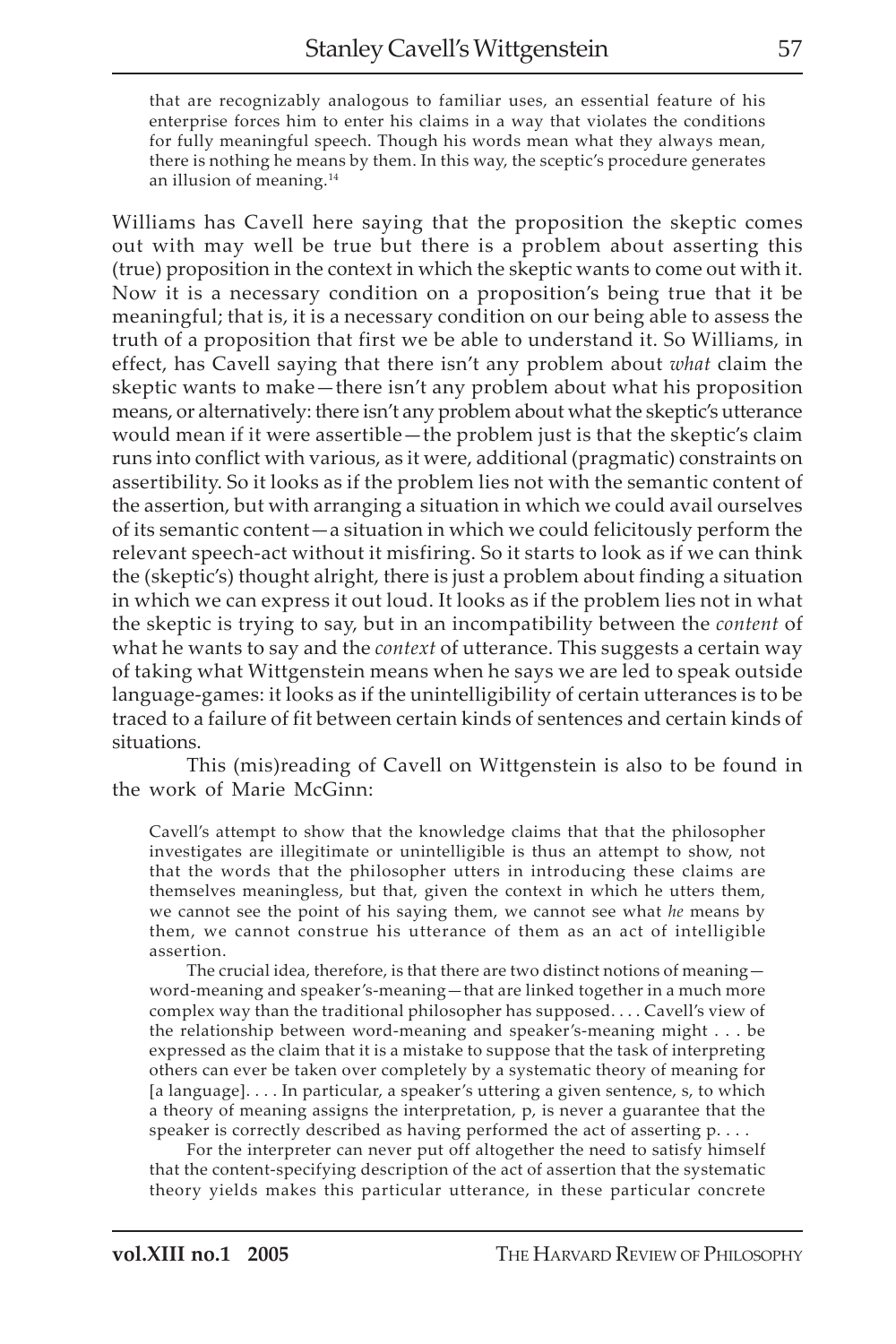circumstances, intelligible to him as the act of a human agent participating in a humanly recognizable form of life.15

McGinn here attributes to Wittgenstein—and Cavell—an implicit reliance on a distinction made famous by Paul Grice: the distinction between sentencemeaning and speaker's-meaning.16 The additional, supposedly distinctively Wittgensteinian, contribution to an understanding of the nature of language, according to McGinn, lies in helping us to see that word-meaning and speaker'smeaning "are linked together in a much more complex way" than the traditional philosopher has supposed. So, whereas Grice might have supposed that what the words of a sentence mean very nearly fully specifies what would be said on any speaking of them, Wittgenstein teaches us that—although the words do specify what is "meant" in one sense of "meaning"—there are two "distinct notions of meaning," and thus what is "meant" (in this second sense of "meaning") still remains to be settled. Insofar as we only specify what the meaning of a sentence is, an important ingredient of what is meant on any speaking of the sentence is left out—for it turns on something further: on the point of saying it, on one's reasons for so speaking. Thus McGinn says that, in cases of attempted speech-acts of assertion which misfire, the problem lies—not in our being unable to specify the content of the assertion, but rather—in seeing what is supposed to have been the point of having uttered this (independently meaningful) proposition in this (unsuitable) context.

What happens in McGinn's reading of Cavell on Wittgenstein is, in effect, that a distinction is introduced between two levels of nonsense:

[The] attempt to show that the knowledge claims that the philosopher investigates are illegitimate or unintelligible is thus an attempt to show, not that the words that the philosopher utters in introducing these claims are themselves meaningless, but that, given the context in which he utters them, we cannot see the point of his saying them, we cannot see what he means by them, we cannot construe his utterance of them as an act of intelligible assertion.17

This passage implicitly draws a distinction between a claim's being *meaningless* and its being *unintelligible*. Meaningfulness has to do with sentences, and intelligibility has to do with context-embedded speechacts. It can be perfectly clear what the meaning of a sentence is; yet a context-embedded utterance of it can fail to be intelligible because it can fail "to be intelligible as the act of a human agent participating in a humanly recognizable form of life." This allows McGinn to conclude that Cavell's Wittgenstein holds (i) that the sentences that the philosopher utters are themselves perfectly meaningful, and yet (ii) that, given the context in which he utters them, his utterance can nonetheless be charged with unintelligibility. "Unintelligible" here means: we understand what his words mean but we cannot see *the point* of his saying them, we cannot see what *he* means by them.

Thus we arrive at a fairly complete misunderstanding of the passages in Cavell that are the target of Williams's and McGinn's exegeses. The whole point of this region of Wittgenstein's thought, on Cavell's reading of him, is to help us to come to see that meaning and use cannot come apart from one another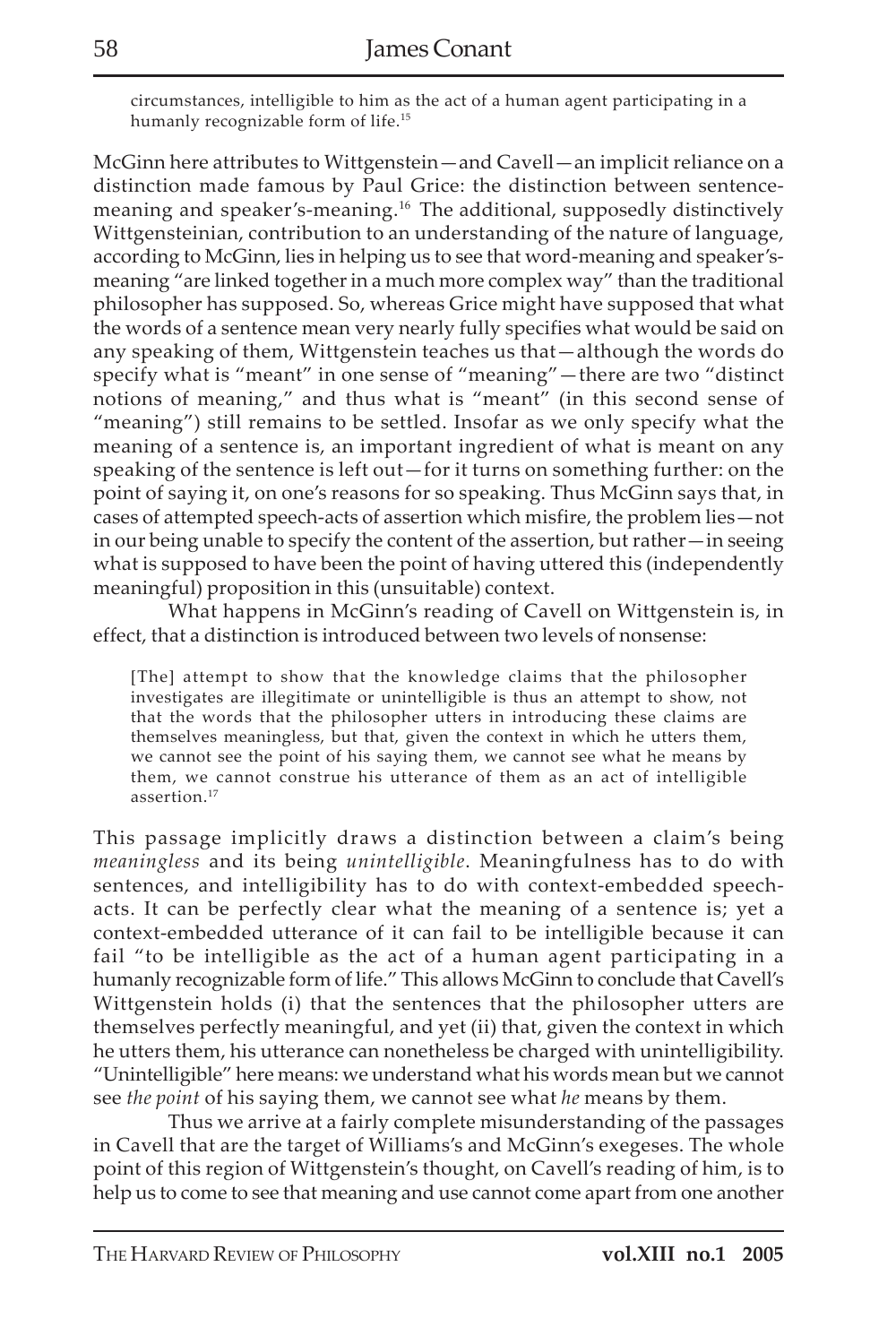in just the manner that Williams and McGinn have Cavell supposing that it can. Consider the following passage from *On Certainty*:

Just as the words "I am here" have a meaning only in certain contexts, and not when I say them to someone who is sitting in front of me and sees me clearly,  $$ and not because they are superfluous, but because their meaning is not *determined* by the situation, yet stands in need of such determination.<sup>18</sup>

What Wittgenstein says here is not (as Williams and McGinn propose): It is clear what the sentence "I am here" means, yet what is meant in saying it remains less than fully intelligible given the unsuitability of the context of use. What Wittgenstein says here about the words "I am here" is precisely the opposite: that "their meaning is not *determined* by the situation"—that their meaning still "stands in need of determination." In *Philosophical Investigations*, Wittgenstein employs this same example ("I am here") to emphasize that "the meaning of an expression" is not something which an expression possesses already on its own and which is subsequently imported into a context of use:

You say to me: "You understand this expression, don't you? Well, then—I am using it in the sense you are familiar with." —As if the sense were an atmosphere accompanying the word, which is carried into every kind of application.

If, for example, someone says that the sentence "This is here" (saying which he points to an object in front of him) makes sense to him, then he should ask himself in what special circumstances this sentence is actually used. There it does make sense.19

What we are tempted to call "the meaning of the sentence" is not a property the sentence already has in abstraction from any possibility of use and which it carries with it—like an atmosphere accompanying it into each specific occasion of use. It is, as Wittgenstein keeps saying, *in* the circumstances in which it is "actually used" that the sentence has sense. This is why Wittgenstein says in the previous passage from *On Certainty*: the words "I am here" have a meaning *only* in certain contexts that is, it is a mistake to think that the words themselves intrinsically possess some sort of meaning apart from their capacity to express a meaningful thought when called upon in a context of use. The problem with the pseudo-employment of "I am here" under consideration in the passage above is that *the meaning of the words* "is not determined by the situation"; that is to say, it is not clear, when these words are called upon in this context, *what* is being said—if anything.

The philosopher, Wittgenstein says, tends to think that he understands "the meaning of a sentence" apart from and prior to any concrete occasion of use:

A philosopher says that he understands the sentence "I am here," that he means something by it, thinks something—even when he doesn't think at all how, on what occasions, this sentence is used.<sup>20</sup>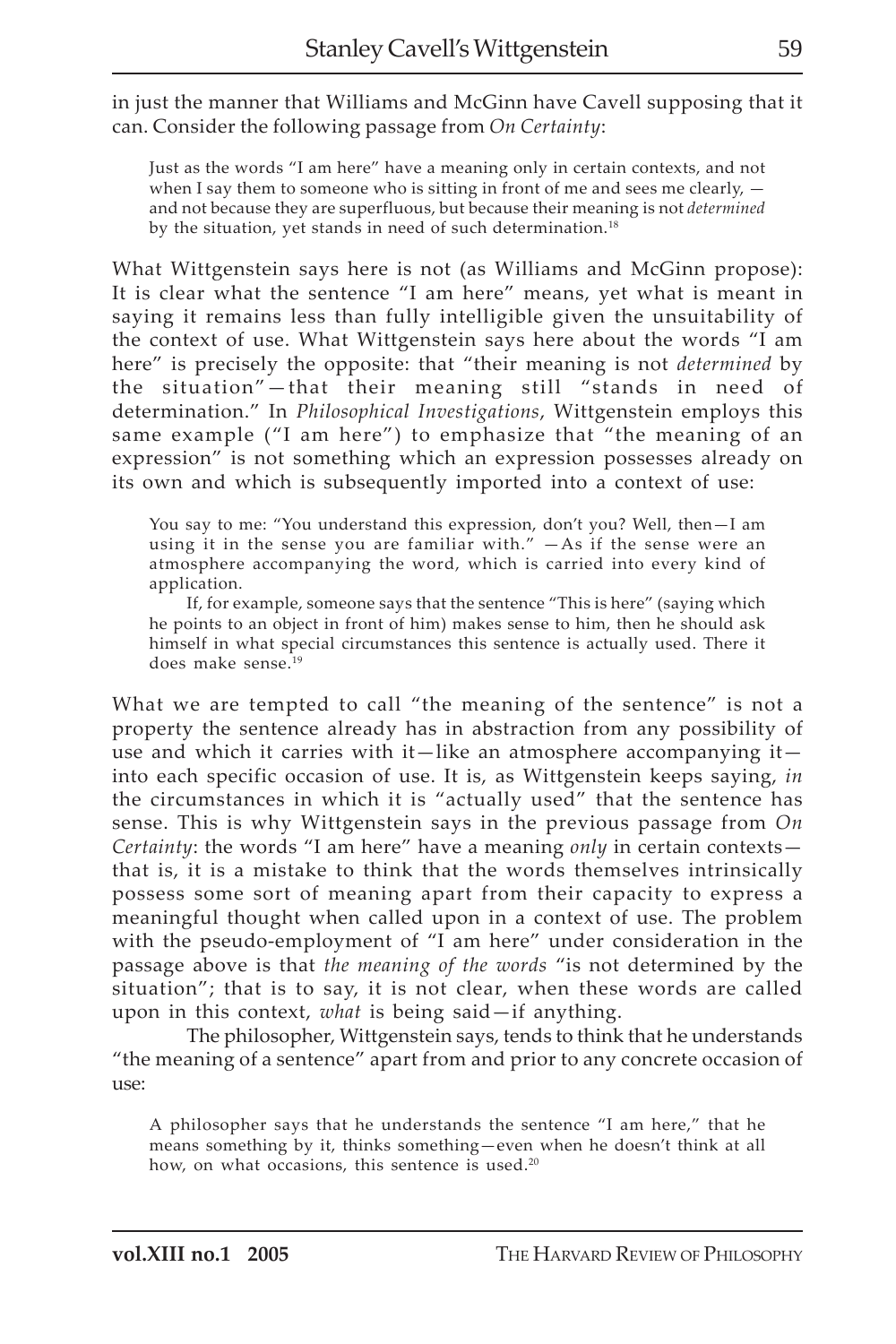The philosopher takes there to be something which is *the* thought which *the sentence itself* expresses. He takes himself already to know what it means: what it means is a function of what these words combined mean. To consider the use of the sentence for such a philosopher, is to consider an additional dimension of meaning. An investigation of "use," for such a philosopher, is an investigation into the relationship between "the meaning of the sentence"—which we are able to grasp independently of its contexts of use—and the sorts of things this sentence can express or imply (over and above what it means taken by itself) when brought into conjunction with the various contexts of use into which it can be intelligibly imported. Questions can be raised about why what is said is said and what the point of saying it on a particular occasion of use is. But the very possibility of asking such questions presupposes that it is already reasonably clear what thought is expressed, and thus what it would be for the truth to have been spoken on this occasion of speaking. Cavell's Wittgenstein is concerned to contest such a conception of the relation between meaning and use. What your words say depends upon what they are *doing*—how they are at work—in a context of use. Wittgenstein writes:

If someone says, "I know that that's a tree" I may answer: "Yes, that is a sentence. An English sentence. And what is it supposed to be doing?"<sup>21</sup>

The charge is directed here not against the sentence "I know that that's a tree," but against a failure on the part of a speaker to provide the sentence with something to do on an occasion of speaking. This is not to say that the sentence "I know that that's a tree," where uttered when a tree stands in plain and open view, cannot be given a sense. We can, as Wittgenstein repeatedly emphasizes, find a context of use in which these words would be doing something under such circumstances. Thus, in the following passage, Wittgenstein sketches a background that confers upon the sentence "I know that that's a tree" a sense, even though the sentence is uttered while a tree stands in plain and open view:

[S]omeone who was entertaining the idea that he was no use any more might keep repeating to himself "I can still do this and this and this." If such thoughts often possessed him one would not be surprised if he, apparently out of all context, spoke such a sentence [as "I know this is a tree"] out loud. (But here I have already sketched a background, a surrounding, for this remark, this is to say given it a context.) $22$ 

To sketch in this way a background, a surrounding, for a remark is to confer a determinate meaning on it—it is to enable us to see what is being claimed by the speaker who claims by means of this remark to know something.

Consider the following sentence: "There is a lot of coffee on the table."23 This sentence may, on one occasion of speaking or another, say any of indefinitely many distinct things—it may express indefinitely many distinct thoughts. Each of these thoughts will be true under different conditions. Wittgenstein points out that "how a sentence is *meant* can be expressed by an expansion of it."24 If you wished to expand on what you meant in having said, "There is a lot of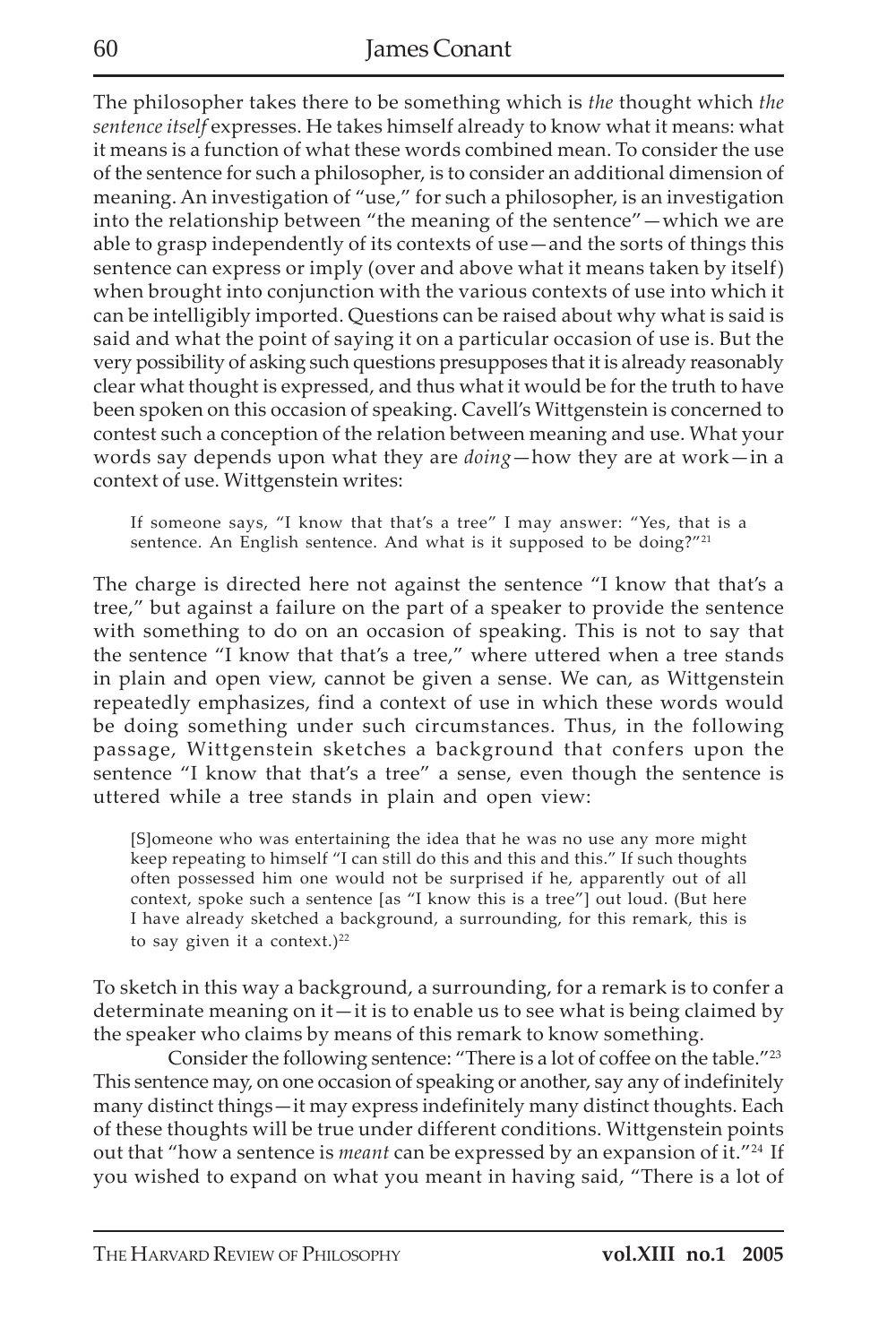coffee on the table," depending upon what you meant, a different expansion would be required. In clearing up a certain misunderstanding of what was meant by your words, you might find yourself saying: "I meant that coffee has been spilled on the table"; or alternatively: "I meant that there is a huge urn of coffee on the table in question"; or: "I meant that there are bags of coffee stacked on the table." But we cannot account for these differences in what is said (in expressing each of these different thoughts by, in each case, uttering the words "There is a lot of coffee on the table") by supposing that we are drawing on different meanings of the words "there," "coffee," "a lot," "is," "on," "the," or "table." The indeterminacy in what thought the sentence "There is a lot of coffee on the table" expresses in each of these sayings of it, is not one that turns on any ambiguity in the meaning of the words of which it is composed. In the sense in which it makes sense to speak of "the meanings of the words" (that is, what the dictionary says their meaning is), the same "meaning of the word" is being drawn on for each of these words ("there," "coffee," "a lot," "is," "on," "the," "table") in each of these distinct uses of the sentence. Nevertheless, what is meant by the sentence, in each case, is not the same. Seeing what words, on a given occasion of speaking, mean is a matter of appreciating what they *can* mean in the circumstances of the speaking. It is a matter of perceiving—of the various possible contributions which circumstances of use might make—what sort of contribution the actual circumstances are most reasonably taken to make. For Cavell's Wittgenstein, understanding a proposition is a matter of perceiving a certain physiognomy of meaning in an employment of words. This is not something you can do apart from a consideration of the context of significant use.

The following is an example of the sort of passage from Cavell that Williams and McGinn latch onto and from which they construct their reading of Cavell:

"Not saying anything" is one way philosophers do not know what they mean. In this case it is not that they mean something *other* than they say, but that they do not see that they mean *nothing* (that *they* mean nothing, not that their statements mean nothing, are nonsense).<sup>25</sup>

Cavell's point here is that, in cases where there is a failure of meaning, the failure is to be traced to a failure on the part of the speaker to project that string into a new context in a fashion which admits of a stable reading—in a fashion which admits of our being able to perceive in the sentence, when we view it *against the background* of its circumstances of use, a coherent physiognomy of meaning. The reason for not putting the blame on the linguistic string taken is isolation is not, pace Williams and McGinn, because it is perfectly clear what the string taken by itself must mean; but rather because there is no straightforwardly clear sense to be made of what the speaker wants it to mean in the context in question. This is, again, not because—as McGinn and Williams have it—this linguistic string and that context are inherently incompatible; for, as Cavell points out and Wittgenstein repeatedly emphasizes, we could stipulate a sense for these words in this context (but then we run against the first horn of the dilemma), or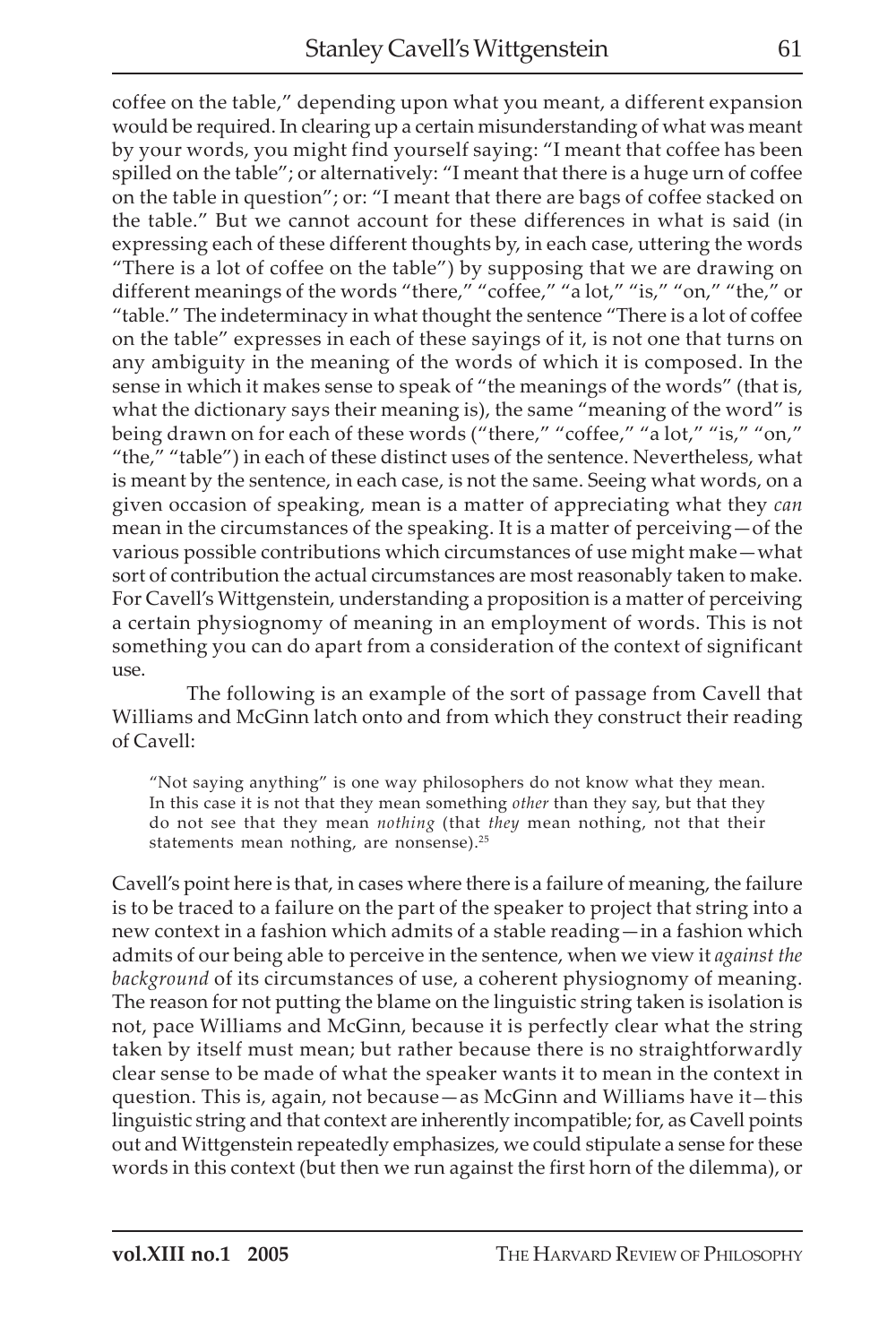we could find or invent a context of use for this combination of words which is a natural extension of their ordinary language-game (but then we run up against the second horn of the dilemma).

For Cavell's Wittgenstein, there are not two distinct and autonomous levels of making sense—the semantic and the pragmatic—such that one can fully meet the first-level demands for propositionhood and yet still fall short of the conditions for being an assertible proposition. It is just such a view that is repudiated by Cavell in the following passage:

'[I]t makes sense' . . . just means that we can easily imagine circumstances in which it *would* make sense to say it. . . . It does not mean that *apart* from those circumstances it makes (clear) sense. The point is not that you sometimes cannot say (or think) what is the case, but that to say (or think) something is the case *you must say or think it*, and "saying that" (or "thinking that") has its conditions.26

Apart from specifying circumstances in which it makes sense to say a certain sequence of words we have failed determinately to specify what it is that the sequence of words says. Nonsense, according to the view that Cavell attributes to Wittgenstein, arises when there is an absence of sense. The view that Williams and McGinn attribute to Cavell takes philosophical nonsense to be due to an inappropriate kind of presence of sense; it takes philosophical nonsense be one of two sorts of cases described by Cavell in the following parenthetical remark:

We are, one might say, asked to step back from our conviction that this *must* be an assertion . . . and incline ourselves to suppose that someone has here been prompted to insistent emptiness, to mean something incoherently. (This is not the same as trying to mean something incoherent. Wittgenstein alludes to this possibility in saying "When a sentence is called senseless, it is not as it were its sense that is senseless."27 Nor is it the same as meaning something other than you think. This would describe cases in which your *words* make sense, and they are put together correctly, but you are as it were meaning them in the wrong place.) $28$ 

Cavell parenthetically mentions both of these sorts of cases precisely in order to distinguish them from the sort of case that he takes to be at issue in Wittgenstein's employment of "nonsense" as a term of philosophical criticism. Let's first consider the second of the cases mentioned here. This is not a case of sheer unintelligibility. The intelligibility of such a case, however, depends upon our seeing the utterer as imagining himself to be in circumstances other than those in which he actually is. The first sort of case—the one mentioned in the preceding portion of the passage—is the sort Wittgenstein himself attempts to characterize when he says:

When a sentence is called senseless, it is not as it were its sense that is senseless. But a combination of words is being excluded from the language, withdrawn from calculation.<sup>29</sup>

Wittgenstein's saying that a certain combination of words is to be "excluded from the language" or "withdrawn from circulation" might suggest that he takes the combination of words in question to have an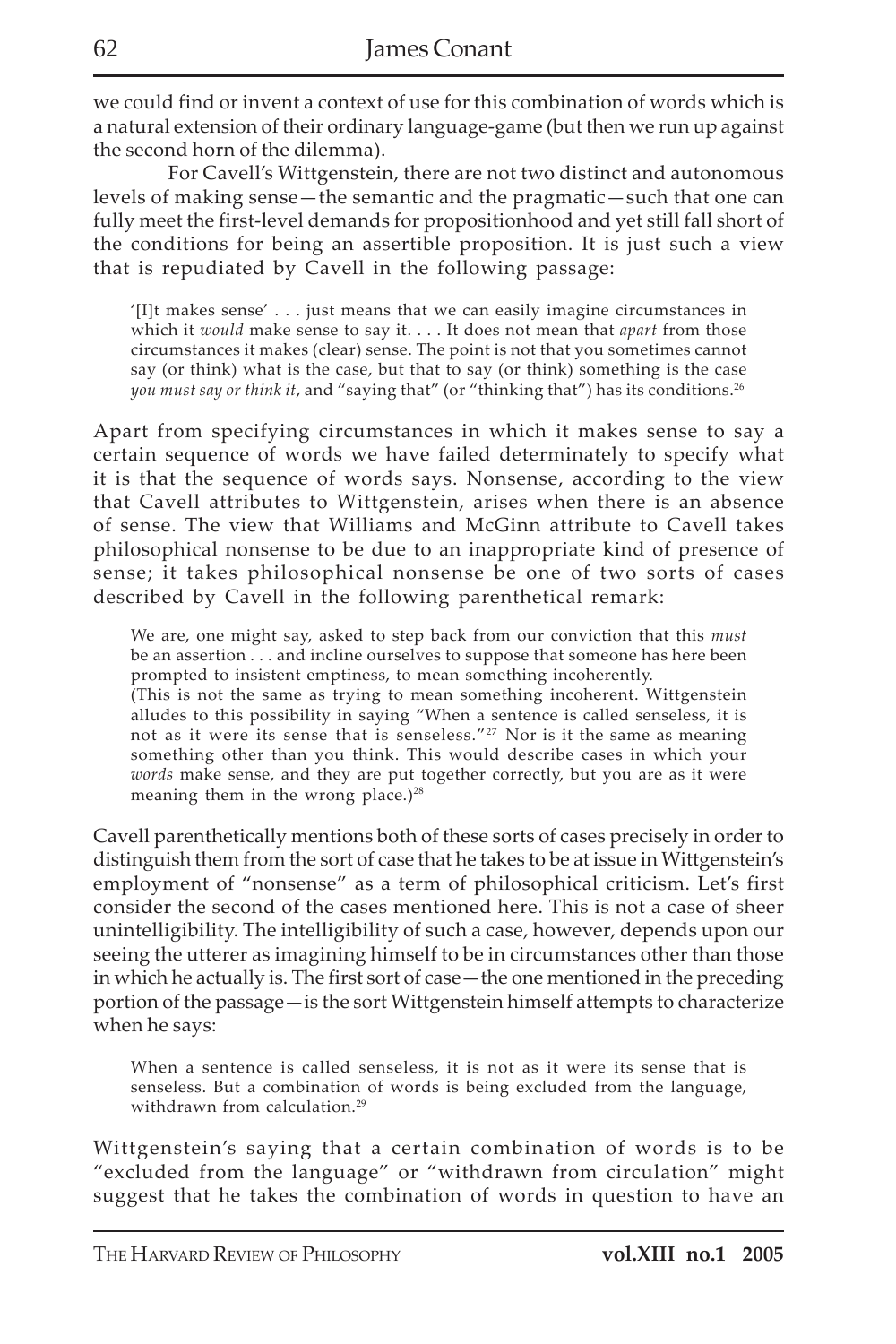intrinsically flawed sense—to be nonsense not because of an absence of sense, but because of the flawed presence of sense. The preceding section of *Philosophical Investigations* begins:

To say "This combination of words makes no sense" excludes it from the sphere of language and thereby bounds the domain of language. But when one draws a boundary it may be for various kinds of reason.<sup>30</sup>

This raises the question: what are Wittgenstein's reasons for proposing that we exclude particular combinations of words from the language? In *Philosophical Grammar*, we find this:

How strange that one should be able to say that such and such a state of affairs is inconceivable! If we regard a thought as an accompaniment going with an expression, the words in the statement that specify the inconceivable state of affairs must be unaccompanied. So what sort of sense is it to have? Unless it says these words are senseless. But it isn't as it were their sense that is senseless; they are to be excluded from our language as if they were some arbitrary noise, and the reason for their *explicit* exclusion can only be that we are *tempted* to confuse them with a proposition of our language.<sup>31</sup>

Wittgenstein's reasons for proposing that we explicitly exclude an expression from the language are—not because it is as it were the sense of expression which is senseless, but—because "*we are tempted* to confuse" sentences in which it figures senselessly with meaningful propositions of our language. Saying that "it is as it were its sense that is senseless" is not meant to be a description of a possible sort of case of nonsense. Rather it is meant as a description of a sort of case that we imagine we come upon in philosophizing. Wittgenstein thinks there is a conception of nonsense that, in philosophizing, we find it all but impossible to avoid falling for. One way of falling for this conception is to think that a proposition is nonsensical because its parts are illegitimately combined another way of falling for it is to think that a con tent and a context cannot be combined (one "cannot" utter these words in this context). Already in *Tractatus Logico-Philosophicus*, Wittgenstein set his face against such a conception of, as it were, substantial nonsense. It is *à propos* such a conception of nonsense that he writes in the *Tractatus*: "we cannot give a sign the wrong sense."32

Most commentators on Wittgenstein's work (early and late) take his deployment of "nonsense" as a term of philosophical criticism to represent the conclusion of an argument to the effect that certain combinations of expressions—or the employments of certain combinations of expressions in certain contexts—are inherently nonsensical. If you are a scholar of Wittgenstein's early work, you are likely to think that the trouble is to be traced to so-called "violations of logical syntax" (that is, to the logical incompatibility of the parts of the proposition). If you are a scholar of his later work, you are likely to think it is to be traced to so-called "violations of grammar" (which sometimes means the same thing as "violations of logical syntax" and sometimes means "the incompatibility of certain meanings with certain contexts of use"). But, according to Cavell, what the early Wittgenstein calls *the logic of our*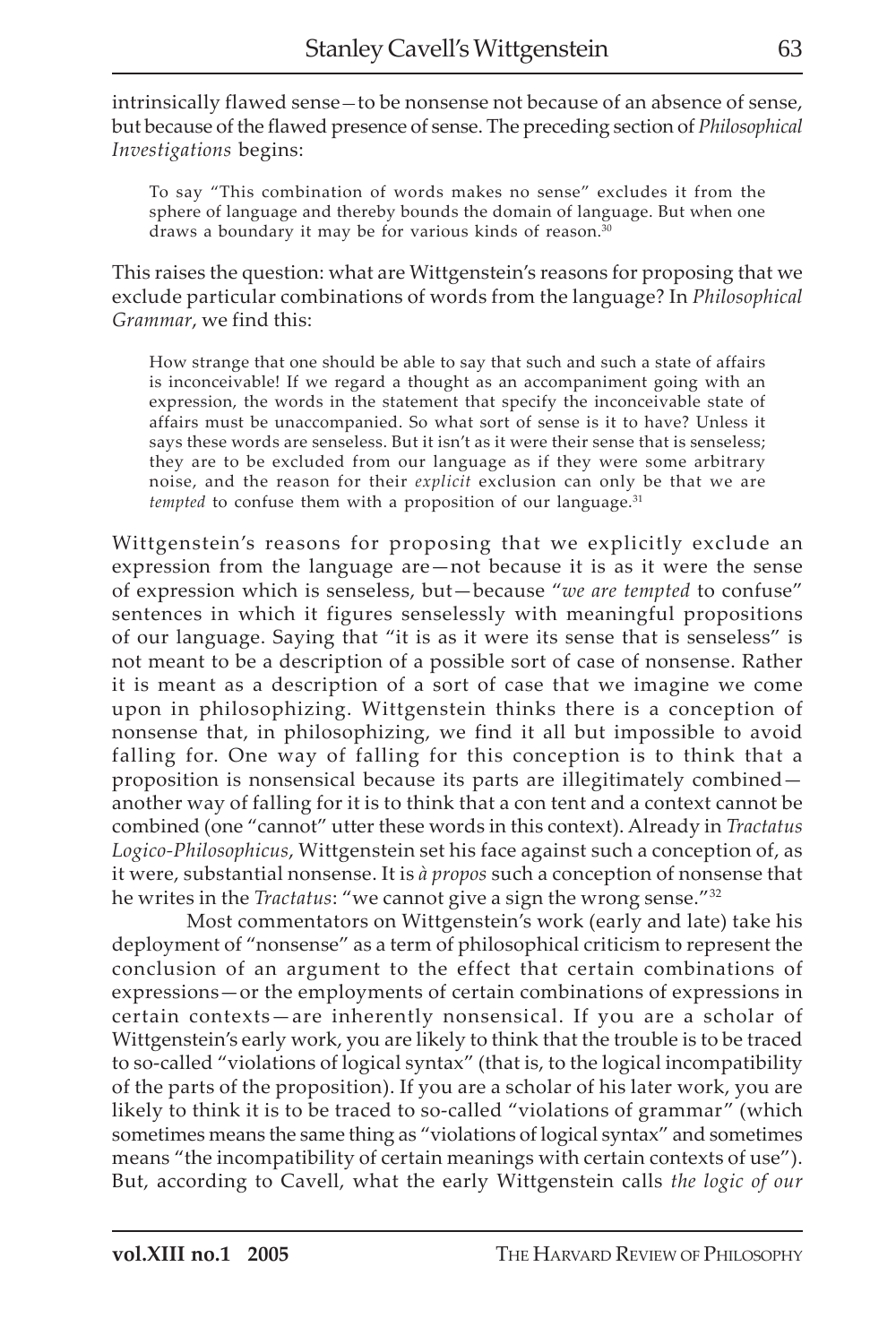*language* and what the later Wittgenstein calls *grammar* is not the name for a grid of rules we lay over language in order to point out where one or another of its prescriptions are violated. A grammatical investigation is a convening of our criteria for the employment of a particular concept. But the way an appeal to criteria comes to bear on a philosophical problem, such as that of skepticism, is not by showing the philosopher that he has "violated the rules for the use of an expression,"<sup>33</sup> and therefore that there is something determinate that he wants to mean that he *cannot* mean by his words.

With respect to the skeptic, the point of (what Wittgenstein calls) a "grammatical investigation" is to show him that he is faced with a dilemma: either he stays within our language-games and his words express a doubt but not the sort of super-doubt that he is after (his doubt will not generalize in the way that he needs it to in order to bring the possibility of knowledge as such in doubt), or he will be led to speak "outside language-games," stripping his putative context of use of the concrete specificity (and hence the foothold for our criteria) which permits us to mean and what we do on the occasions on which we ordinarily employ the word 'doubt' to express the concept of doubt. No rule of grammar is adduced to exhibit ineradicable (logical or grammatical) flaws in the skeptic's utterances. Rather the grammar of our various languagegames is exhibited to the skeptic, in order to present him with an *Übersicht* of the various possibilities of meaning his words that are available to him. He is to find, once presented with an *übersichtliche Darstellung* of the grammar, either that he is making perfect sense but failing to ask the question he wants, or that it remains unclear which of the many things he can mean by his words he wants to mean. Wittgenstein's aim, in assembling these reminders, is not to refute the skeptic (that is, to establish the truth of the negation of what he claims), but to query the sense of his claim: to force on him the question, given what his words can mean, what *he* means by them. The problem with his words thus lies neither in the words themselves nor in some inherent incompatibility between his words and a determinate context of use, but in his confused relation with respect to his words. The aim of a Wittgensteinian grammatical investigation, according to Cavell, is to furnish the philosopher with a perspicuous representation of the various things he might mean by his words in order to show him that, in wanting to occupy more than one of the available alternatives at once and yet none in particular at a time, he is possessed of an incoherent desire with respect to his words.  $\varphi$ 

## *Notes*

1 Ludwig Wittgenstein, *Philosophical Investigations*, trans. G. E. M. Anscombe (Oxford: Blackwell,1952), §43.

2 Stanley Cavell, *The Claim of Reason* (Oxford: Oxford University Press, 1979), pp. 206- 207. All subsequent references to Cavell are to this book.

3 Cavell, p. 221.

<sup>5</sup> Philosophical Investigations, §243.<br><sup>6</sup> "Wittgenstein does not say that there can be no private language. He introduces his sequential discussion of the topic, at §243, by *asking*: 'Could we also imagine…' The upshot

<sup>4</sup> *Philosophical Investigations*, §134.